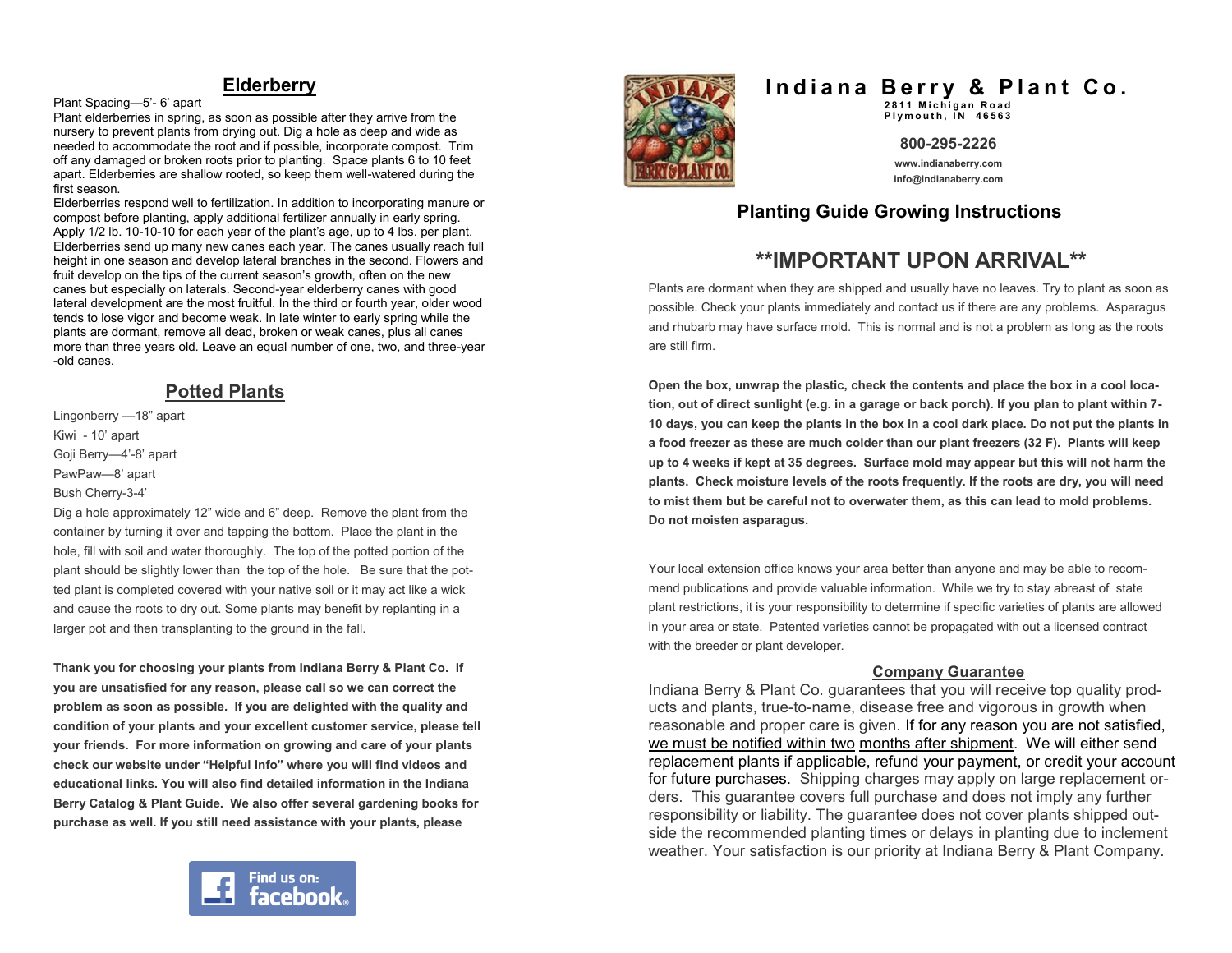#### **Strawberries**

Plant Spacing : June Bearing—18" - 24" apart Everbearing—6" apart

Cultivate the soil several time 2 weeks prior to planting to eliminate weeds. Each time you do this you will eliminate many freshly germinated weeds.

Plan on planting when weather is cloudy and cool to prevent roots from drying out. Remove most of the old leaves from each plant. Use a trowel to make a hole by pressing it back and tipping to both sides. Spread the roots carefully and firm the soil around the roots. Set the plants at the correct depth. Do not trim roots and do not bend roots to fit into he hole. The base of the crown should be at the level of the soil surface. Plants too deep will smother and die; plants too high will dry out. Spread the roots and carefully firm the soil around the roots leaving no air pockets. If soil is dry, pour a pint of water around each plant. DO NOT FERTILIZE AT TIME OF PLANTING. You should see new green growth in 7-10 days.

June Bearers—remove flowers the first year to eliminate fruiting. This will encourage more runners the first year.

EverBearers—remove only the first set of flowers. Place straw around the plants to provide a bed for the fruit to lie on. Can also be grown in hanging baskets as fruit will form on unrooted runners.

Once runners begin to form make sure the new plant on the end is kept in contact with the soil in order for roots to grow. Place the new plants that form approximately 6" apart in the rows. Crowding will produce small fruit so do not allow your planting to overpopulate and form a solid bed. In the fall, mulch with straw after the third evening of hard frost or freeze.

Proper planting method (A) and improper methods (B, C, D) for strawberry planting. At B the crown is too deep, at C the crown is too high and at D the roots are bent and remain near the surface. The time taken to get the roots all covered is critical. Plants will not live with roots exposed.



#### **Currants & Gooseberries**

Plant Spacing—4' apart

Currants and gooseberries are hardy and easy to grow. A few plants will produce enough fruit for typical family use and this fruit is much prized for making jellies and pies. Currants are especially outstanding for jellies, while gooseberries are excellent for pies or preserves.

Currants and gooseberries prefer a cool climate and a rich, moist, well-drained soil high in organic matter. Silt and clay loams are best; however, plants should do well on fertile sandy loams. Light, sandy soils that tend to become hot and dry during the summer, or land where water stands at any time during the year should be avoided. Because both currants and gooseberries blossom very early in the spring, they should not be planted on low lands or in pockets where late spring frost may injure blossoms.

The fruit of the gooseberry often scalds badly in hot weather, especially when exposed to direct sun. In zone 6 gooseberries thrive best when planted on a northern exposure where they will be shaded part of the day. Gooseberries are subject to mildew therefore they should be planted where there is good air circulation. On sloping ground gooseberries should be planted high on the slope.

Set the plants are early as possible in the spring. Space plants 4-5 feet apart in each direction. Remove all damaged or broken roots before planting and cut the tops back to 6-10 inches above the ground. Set bare root plants deep enough so the lowest branch will be just below the soil surface. This is to develop a bush form. Spread the roots well and compact moist top soil firmly around them. Make sure no fresh manure or commercial fertilizer comes into contact with the roots. You should see new green growth in 2-3 weeks.

Apply a 6" layer of mulch of straw, grass clippings, sawdust or peat to control weed growth and maintain moisture. Apply a balanced fertilizer (10-10-10) annually either in the fall after growth stops or early spring before growth begins.

At the end of the first season remove all but 6 or 8 of the most vigorous shoots. At the end of the second season leave 4 or 5 one year old shoots and 3 or 4 two year canes. At the end of the third year, keep 3 or 4 canes each of 1, 2 and 3 yr old wood. This will make a total of 9-12 canes on each plant. Canes 4 yrs and older produce very little fruit. Pruning mature plants, therefore, should consist of thinning out the old canes and the weakest of the young canes.

For more information on growing your new strawberry plants refer to your Indiana Berry Book and Plant Guide or visit our website at www.indianaberry.com

If you would like more information on growing Currants and Gooseberries we offer the Currants and Gooseberries Culture Guide (Book #25) for \$15.00.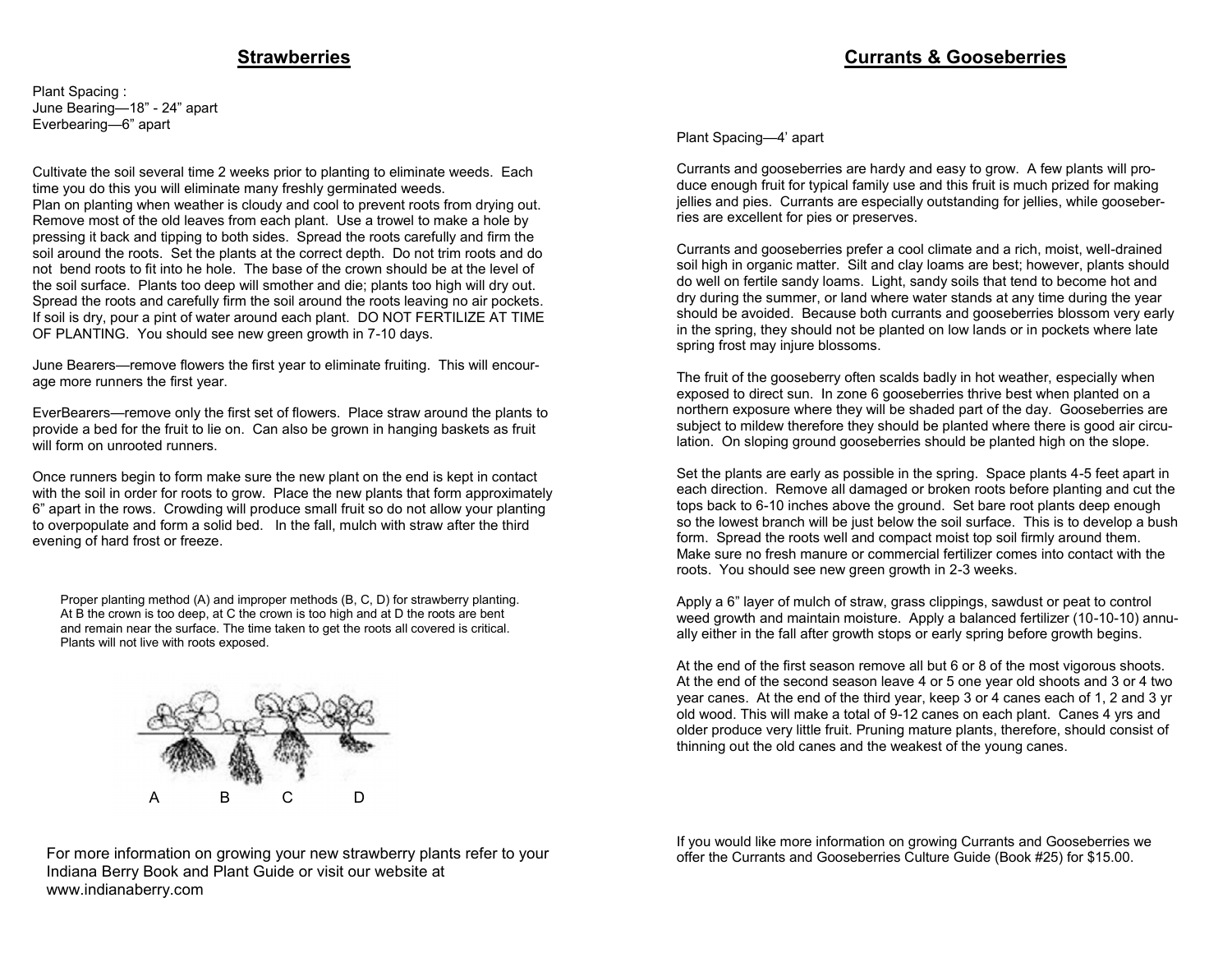#### **Blueberries**

Plant Spacing—6' - 8' apart

Test soil pH prior to planting. Ideal range is 4.5—5.5. Add lime if pH is below 4.5 and add sulfur if pH is above 5.5.

Remove any damaged branches at time of planting. Set plants at the same depth as gown in the nursery. Mix a shovelful of acid peat with the soil in each planting hole when planting in sandy soils low in organic matter. Remove fruit buds either before or soon after planting since fruiting the first year may stunt bush. After you put the plants in the hole fill it 3/4 full of soil and flood with water. After the water has seeped out, fill the remainder of the hole and pack firmly. Water the plant thoroughly with a starter solution to encourage rapid growth. You should see new green growth within 3 weeks.

Blueberries are very shallow rooted so take care when cultivating. This shallow root system makes the plant susceptible to drought stress under poor soil conditions. In determining whether or not to water try squeezing a soil sample in the palm of your hand. If the ball formed is weak and easily broken, soil moisture is adequate. If not easily broken, the soil is too wet. If no ball is formed, then too dry.

Fertilize your plants about a month after planting. Apply about 1/2 cup of 5-10-10 or 10-10-10 fertilizer per bush. Spread the fertilizer around the plant in a broad band at least 6" but not more than 12" from the base. Repeat the application in early July. If the plants show low vigor, fertilize again in the fall when the leaves drop.

Prune January through Mid March to remove dead and injured branches, fruiting branches too close to the ground, spindly branches and old stems no longer producing.

### **Asparagus**

Asparagus should be planted as soon as possible in the spring. Dig a trench 12—18 inches wide. Make the trench a minimum of 6" deep, depending on whether you are going to add compost material. If adding compost, make the trench 8-10 inches deep. Add enough compost material so that after it is firmed down the trench is 6" deep. Add 1/2 pound of 10-10-10 fertilizer to each 10 foot stretch of trench. Place the crowns **9-12 inches apart with the roots spread out uniformly and the crown in an upright, centered position.** Cover with 2" of soil. As the tips begin growing, gradually add more soil to the trench until the trench is full. This process takes approximately 6 weeks.

Do not harvest any spears the first year. A light harvest can be taken the second year after planting. Spears are ready for harvest when the stems are about 8" tall and 1/2" or greater in diameter.

Spears can be either snapped or cut, either way is acceptable. To snap a spear, bend it from the top toward the ground. The spear will snap where it is fiber-free. To cut a spear, run a knife under the ground where the spear has emerged.

A light application of 5-10-5 or 10-10-10 fertilizer immediately after harvest and again in mid-July and mid-August helps ensure a productive bed next year.

Weeds and grasses are the worst problem that you will encounter. Frequent shallow light cultivation will help control this and help your patch maintain it's maximum yield. We recommend leaving the ferns overwinter and removing them in the early spring. A well maintained planting will produce for up to 15 years.

**DO NOT USE SALT** as a weed killer. It does not harm the asparagus but inhibits water penetration in soil. The salt can leach out when it rains and damage other plants.

# **Rhubarb**

Rhubarb roots should be planted in early spring **before soil heats**. Ideally **your soil should have low compost percentage and be well drained in order to avoid rot**. **Set rows 5-6 feet apart and 3 feet apart within the row.** Do not bury the entire "plant" under the soil. This means that 1/4 to 1/3 of the "plant" will be above ground level. If the bud itself is below the soil line it may rot off and fail to grow. It is better to plant too shallow than too deep. You should see new green growth in about 2 weeks. If you plant late after soil warms cover the crown bud with 1/4" to 1/2" loose soil.

Do not pick stalks during the first year of growth. This allows the plant to strengthen itself. A light picking may be taken during the second year of growth. The following years picking will be much better. To harvest, pull the stalks from the plant and discard the leaves. The leaves contain a high amount of oxalic acid which will irritate the mouth and should not be eaten.

If seed stalks appear during the spring and summer, cut them off at the base and discard. Maximum quality leafstalks are obtained in early spring when they are crisp and fairly thick. An application of manure or mulch is beneficial in late fall or early winter but do not cover the crowns with a deep layer. Bare root crowns not shipped after May 10, dependant upon location.

# **Horseradish**

Although horseradish is a perennial, older plants do not have as much flavor as younger ones. You may want to divide and replant often for maximum flavor. A mature plant will grow to be 24" tall and 18" wide.

Dig a hole 1 foot across and as deep as your shovel. Loosen the soil in the bottom of the hole. Place root horizontally in the hole at a slight angle approximately 1" below the soil level. Press soil firmly around the roots. You may fertilize with a balanced or low nitrogen fertilizer 2-3 times per year.

### **Hops Rhizomes**

Before planting hops you will need to spend some time planning the layout of your hop yard. Keep in mind that hop plants will grow 15 to 20 feet high. Make sure you choose an area in full sun, with well drained soil with sufficient vertical space with some wind protection. **Plant hills should be 2 to 3 feet apart with 8 feet between rows.** 

Loosen well worked soil about a square foot for each hill, place rhizomes in the ground two per hill make sure the buds face upwards, cover with a couple of inches of dirt, tamp down soil gently but firmly. Water after planting enough to moisten the ground but, not saturated. Over watering can cause the roots to rot, you can cover with a layer of straw or composted bark.

### **Sea Buckthorn**

Dig a hole in a sunny location as deep and wide as needed to accommodate the root. Trim off any damaged or broken roots and branches prior to planting. Press soil firmly around roots and water thoroughly.

A Sea Buckthorn grows from 6-10' tall with a narrow upright growth habit. Space **7' apart or 3-5' for a hedge**. It is extremely hardy, to -50 F. It is disease resistant and easy to grow. Plentiful round yellow orange fruits cover the female plants making them beautiful edible ornamentals. Branches are used in florist displays. The juice is sour and has an orange passionfruit like flavor when sweetened. Blended with other fruits, or by itself, it makes a delicious juice.

Sea buckthorn can tolerate a little drought but it is a moisture sensitive plant especially in the spring when plants are flowering and young fruits are beginning to develop. If planting in arid or semi-arid areas, water must be supplied for establishment.